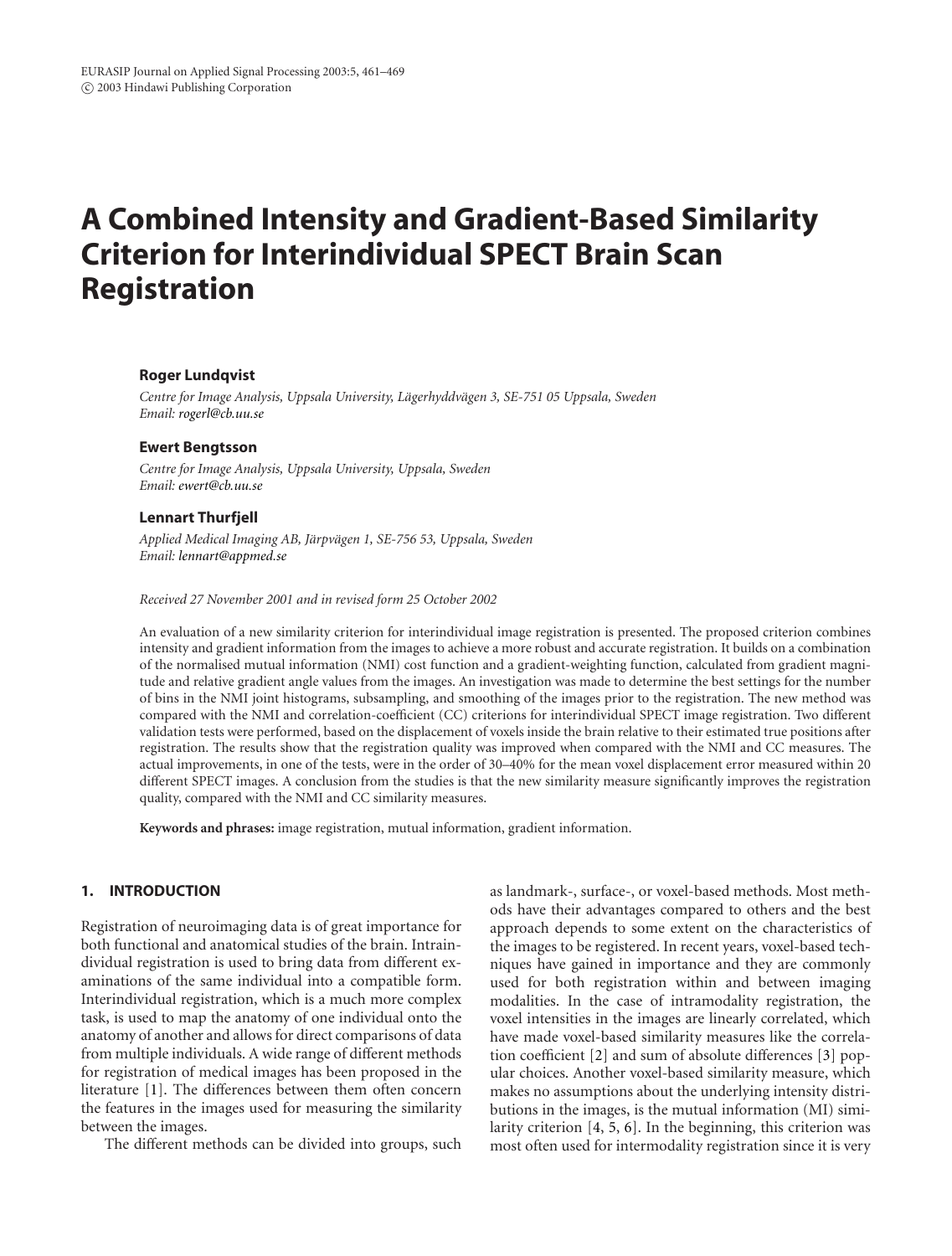general and suits many different modalities. However, the MI can also be used with success for intramodality registration.

In a number of previous studies involving interindividual SPECT image registration, for instance [\[7,](#page-7-6) [8](#page-7-7), [9](#page-7-8)], we have used a voxel-based similarity criterion based on the correlation coefficient of the voxel intensities in the two images. For most images, this method has produced satisfying results, but for some scans the similarity criterions based on image intensities alone have not been able to produce acceptable registration results. Especially when images with large deviations from the reference image have been registered, the quality of the registration is sometimes insufficient. Moreover, the same observations have been noticed for other similarity criterions using voxel intensities alone. It is also clear that the bad registration in many of these cases has not been a result of convergence to a local optimum during the registration process. For that reason, a conclusion was that the use of voxel intensity values alone has not always been sufficient to produce good solutions to these difficult registration problems.

Based on these observations, research to develop a new similarity measure for interindividual registration has been performed. The new criterion combines both image intensity and gradient information. The decision to add gradient information was motivated by the fact that it is useful for detecting edges of objects and has been frequently used in surface-based registration techniques. The topic of this paper is a presentation of the development of this new similarity measure. Furthermore, an evaluation of the criterion for interindividual SPECT brain scan registration will be presented.

#### **2. METHODS**

#### *2.1. Interindividual voxel-based image registration*

In voxel-based registration methods, a similarity measure is used, which is often referred to as a cost function. In each iteration of the registration process, a transformation is applied to one of the images, referred to as the floating image  $I_f$ , and the cost function is evaluated. The other stationary image is usually referred to as the reference image *Ir*. The registration continues until convergence has been reached, according to the optimisation algorithm used. The task of the image registration can be summarised as to find the optimal set of transformation parameters which optimises the calculated value of the cost function.

In our implementation, a global second-order polynomial transformation is used, which consists of 27 different parameters controlling translations, rotations, linear scalings, and shape deformations of the image. For more details about the characteristics of the different transformations used, see [\[10,](#page-7-9) [11\]](#page-7-10). The optimisation algorithm used for the registration is Powell's method [\[12](#page-7-11)] which has the advantage of not needing the derivative of the cost function. It is considered to be a fast method, but like other similar local optimisation methods sometimes it converges to a local optimum solution, rather than the desired global optimum of the cost function.

#### *2.2. Image intensity-based cost functions*

## *2.2.1 Correlation coefficient*

The image correlation coefficient (CC) is a similarity measure limited to registration of images from the same modality or at least very similar modalities. This follows from the assumption behind the measure that the images should be linearly correlated to give good registration results. The CC measure will be used as a reference measure in comparisons with other cost functions in the experiments presented in this paper. The CC measure is calculated according to the following expression:

<span id="page-1-0"></span>
$$
CC = \frac{N \sum x_i y_i - \sum x_i \sum y_i}{\sqrt{N \sum x_i^2 - (\sum x_i)^2} \sqrt{N \sum y_i^2 - (\sum y_i)^2}},
$$
 (1)

where the total number of voxels is denoted by *N*. The voxel intensity values in the reference and floating images are denoted by *xi* and *yi*, respectively. All sums were evaluated over all *N* voxels.

In a previous work on PET image registration [\[13\]](#page-7-12), a modified version of the CC measure was introduced. The main idea was that not all voxels in the images should be used when the CC measure is evaluated. Instead, a mask of the voxels with the highest gradient magnitude values in the reference image is first created. Finally, in the evaluation of the CC measure, only those voxels set in the mask are used. This procedure has been shown to speed up the registration and to some extent also improve the registration quality for PET image registration. The number of included voxels in the mask is specified as a percentage level of all voxels in the image. For SPECT image registration, we have earlier used a threshold of 15% of the voxels with the highest gradient magnitude values in the image. In the comparisons presented later, this modified CC measure will also be used as a reference method.

## *2.2.2 Mutual information*

MI and normalised mutual information (NMI) based on image intensity values have frequently used cost functions for medical image registration during recent years [\[4,](#page-7-3) [5,](#page-7-4) [6\]](#page-7-5). They measure the amount of information that one image contains about another image. The criterion assumes that the MI of the intensity values of corresponding voxel pairs, summed over all voxels in the images, is maximal when the images are geometrically aligned. The MI is maximised by minimising the dispersion of the joint histogram of the two images to register.

The NMI criterion has been shown to produce, at least, as good results as the MI criterion and in some cases even better results [\[14](#page-7-13)]. A benefit of the NMI criterion is insensitivity to the amount of overlap between the image volumes. Furthermore, the interval of the actual cost function value is easier to predict compared with the MI measure. The NMI criterion can be mathematically expressed as

<span id="page-1-1"></span>
$$
\text{NMI} = \frac{\sum_{i=1}^{n} H_r(i) \log H_r(i) + \sum_{j=1}^{n} H_f(j) \log H_f(j)}{\sum_{i=1}^{n} \sum_{j=1}^{n} H_{rf}(i, j) \log H_{rf}(i, j)}, \quad (2)
$$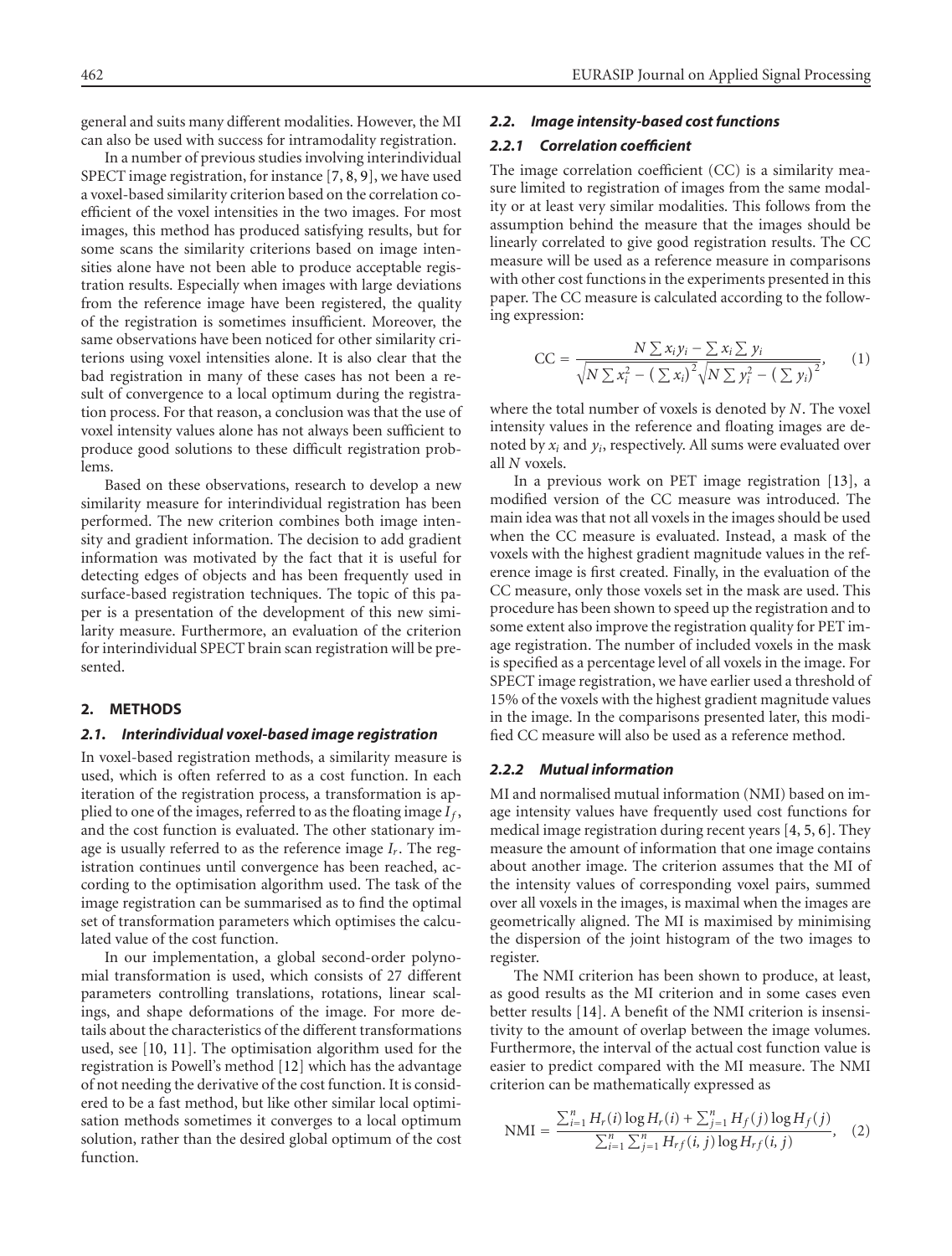

<span id="page-2-0"></span>Figure 1: A joint intensity histogram of two SPECT images calculated before and after image registration, respectively. The number of intensity bins for each image was 128. For visualisation purpose, a logarithmic scale was used for the number of observations in each bin. It can be clearly seen in the rightmost image that the dispersion of the histogram is much smaller after the image registration.

where the normalised joint histogram and marginal histograms of the images are denoted by  $H_{rf}$ ,  $H_r$ , and  $H_f$ , respectively. Finally, *i* and *j* correspond to specific histogram levels and *n* is the total number of bins in the histograms. In [Figure 1,](#page-2-0) a joint histogram of two SPECT images before and after registration is presented. It can be clearly seen that the dispersion of the histogram is much smaller after registration than before.

#### *2.3. Image gradient information*

The image gradient is a measure of the rate of change of the image intensities between neighbouring voxels. For a volume image, the gradient vector can be defined as  $\nabla \overline{x}$  =  $(\nabla x_1, \nabla x_2, \nabla x_3)$  where each component is the gradient in one of the image dimensions. There are a number of different variants to calculate gradient operators from digital images. Here, we use a simple approach where the gradient component in each dimension is approximated from a symmetric difference around each point, created by applying the following one-dimensional filter kernel [−1*.*0*/dx,* <sup>0</sup>*.*0*,* <sup>1</sup>*.*0*/dx*].

In the work presented here, we used gradient magnitude  $|\nabla \overline{x}|$  and gradient angle  $\alpha_{x,y}$  values from the images and they were calculated according to the following expressions:

<span id="page-2-1"></span>
$$
|\nabla \overline{x}| = \sqrt{\nabla x_1^2 + \nabla x_2^2 + \nabla x_3^2},
$$
  
\n
$$
\alpha_{x,y} = \arccos \frac{\nabla \overline{x} \cdot \nabla \overline{y}}{|\nabla \overline{x}| |\nabla \overline{y}|},
$$
\n(3)

where the corresponding voxels in the reference and the floating image are denoted by *x* and *y*, respectively.

An example of a transaxial slice of a SPECT brain image and the corresponding gradient magnitude image calculated according to [\(3\)](#page-2-1) are presented in [Figure 2.](#page-2-2) It can be noticed that there are high gradient magnitude values in a broad band surrounding the brain since the voxel intensities decay smoothly due to filtering during the reconstruction of the SPECT image. An assumption is that two perfectly



Figure 2: A transaxial slice from a SPECT image from one individual is shown to the left and the corresponding gradient magnitude image calculated according to [\(3\)](#page-2-1) is presented to the right.

<span id="page-2-2"></span>coregistered SPECT images should have very similar gradient magnitude and gradient angle images. This corresponds to the assumption behind many of the purely intensity-based criterions, where the intensity images are assumed to be similar. For this reason, it can be assumed that gradient values contain complementary information, which could be of great value for the image registration process.

### *2.4. Combined intensity- and gradient-based cost functions*

A combination of intensity and gradient information into a combined cost function can be accomplished in a number of different ways. In this paper, two different approaches are presented, which will be evaluated and compared with each other in the experiments presented later.

## *2.4.1 Intensity-based normalised mutual information weighted by a gradient information function*

In the work presented by Pluim et al. [\[15](#page-7-14)], a new cost function was introduced and evaluated for rigid intermodality registration. The cost function combined NMI [\(1\)](#page-1-0) and a weighting function based on gradient information into a new similarity measure. The weighing function was given according to the following expressions:

<span id="page-2-3"></span>
$$
GW(I_r, I_f) = \sum w(\alpha_{x,y}) \min(|\nabla \overline{x}|, |\nabla \overline{y}|),
$$
  

$$
w(\alpha_{x,y}) = \frac{\cos(2\alpha_{x,y}) + 1}{2}.
$$
 (4)

<span id="page-2-4"></span>The sum is evaluated over all voxels used for the registration. Finally, the complete cost function was expressed according to

$$
\text{NMI-GW}(I_r, I_f) = \text{NMI}(I_r, I_f)\text{GW}(I_r, I_f). \tag{5}
$$

It can be noticed from [\(4\)](#page-2-3) that gradient vectors directed in the same direction and in the opposite direction will have exactly the same influence on the results. The reason behind this was to adapt the cost function for intermodality registration, where the same object often can have higher intensity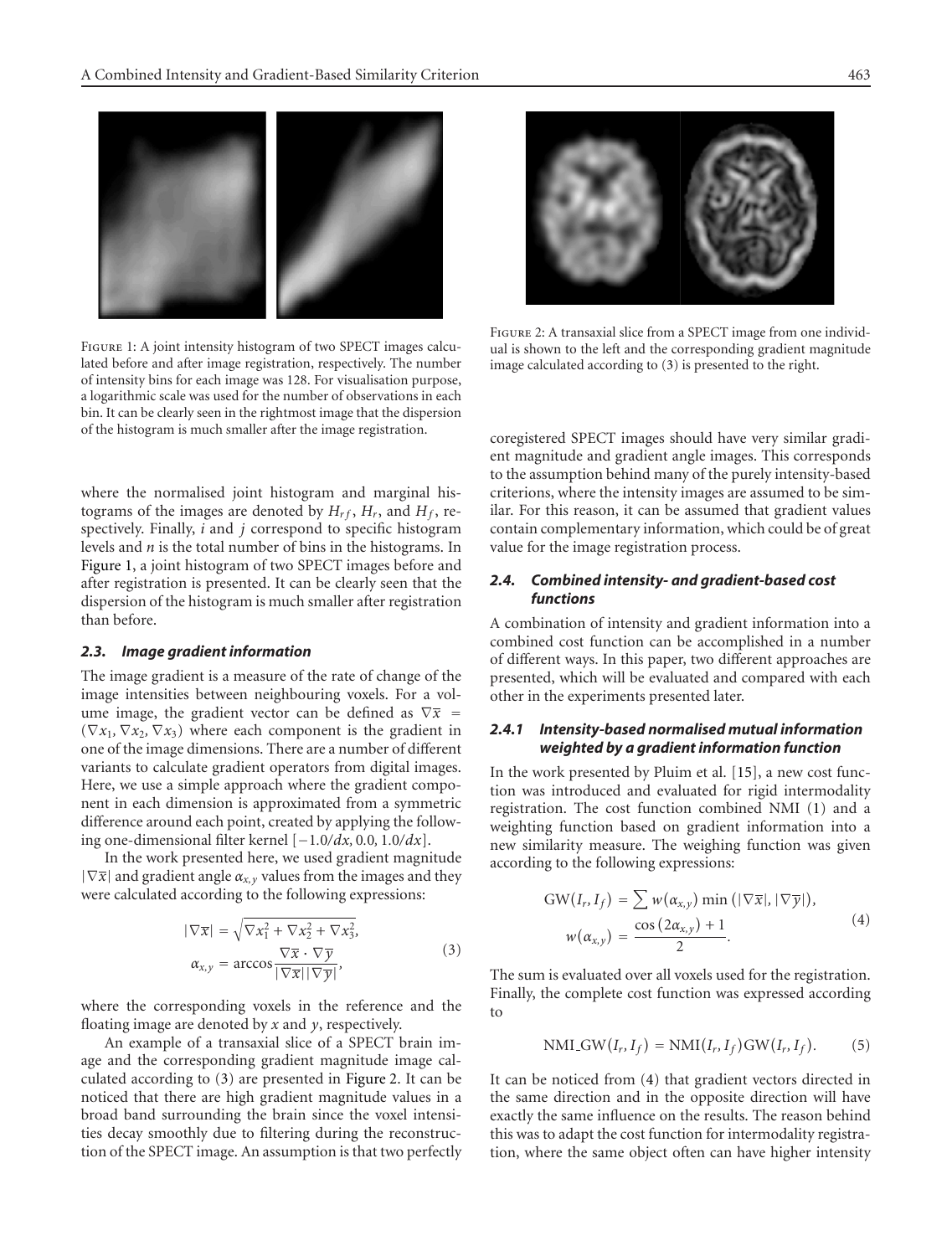than its surroundings in one imaging modality and lower in another. However, when the registration is between images from the same modality, gradient vectors pointing in opposite directions should influence the similarity measure in a negative way. Therefore, we propose the following angle weighting function for registration within the same modality, instead of the one in [\(4\)](#page-2-3):

$$
w(\alpha_{x,y}) = \cos(\alpha_{x,y}). \tag{6}
$$

Furthermore, it can be noticed from [\(4\)](#page-2-3) that the scaling to the smallest of the gradient magnitudes for each voxel might favour contributions from the image with the highest mean gradient magnitude value. For that reason, we propose a linear scaling of the gradient magnitude values from the floating image to make the mean gradient magnitudes the same for both images. A multiplicative scale factor can be calculated as the ratio between the mean gradient magnitudes  $\mu_{\nabla x}$ and  $\mu_{\nabla \nu}$  of the two images.

Finally, we have observed that the gradient-dependent factor of [\(5\)](#page-2-4), in general, fluctuates more than the NMIdependent factor. Therefore, a regularisation term consisting of a constant factor *R* multiplied by the mean gradient magnitude of the reference image was added to GW to decrease the relative influence of the gradient-based factor in [\(5\)](#page-2-4). This leads to the following complete expression for the gradient weighting function GW to be used in [\(5\)](#page-2-4) for the evaluation of the new cost function:

$$
GW(I_r, I_f) = \sum \cos{(\alpha_{x,y})} \min\left(|\nabla \overline{x}|, |\nabla \overline{y}| \frac{\mu_{\nabla x}}{\mu_{\nabla y}}\right) + R\mu_{\nabla x}.
$$
\n(7)

# *2.4.2 Combined intensity- and gradient-based normalised mutual information*

The MI cost function can be extended to include other features than the image intensity values from each voxel pair. For instance, it is possible to use the intensities, gradient magnitudes, and the gradient angle value for each voxel pair, which would lead to the creation of a joint 5D histogram before the mutual information criterion is calculated. However, there would be a major drawback of that approach due to the fact that the population of the bins in the 5D histogram, in general, would be very low. Therefore, the bin size in each histogram dimension would need to be increased, leading to a loss in intensity and gradient resolution.

Instead, another approach of combining the intensity and gradient information was chosen. Similar to the previously presented NMI GW method, the contribution of the intensity and gradient information was split into separate parts. The intensity part was still the NMI function from [\(2\)](#page-1-1) and the gradient part was represented with a 3D NMI measure, calculated from the gradient magnitudes and relative gradient angles from the voxel pairs in the two images. First, we introduce some simplifying notions according to

$$
a = |\nabla \overline{x}|, \qquad b = |\nabla \overline{y}|, \qquad c = \alpha_{x,y}.
$$
 (8)

<span id="page-3-1"></span>This leads us to the following mathematical expression for the gradient-based NMI function:

$$
G_{NMI}(I_r, I_f)
$$
  
= 
$$
\frac{\sum_{i=1}^{n} H_a(i) \log H_a(i) + \sum_{j=1}^{n} H_b(j) \log H_b(j) + \sum_{k=1}^{m} H_c(k) \log H_c}{\sum_{i=1}^{n} \sum_{j=1}^{n} H_{a,b,c}(i, j, k) \log H_{a,b,c}(i, j, k)},
$$
  
(9)

where the normalised joint histogram, the marginal histograms of the gradient magnitude, and relative angle values are denoted by *Ha*, *Hb*, *Hc*, and *Ha,b,c*, respectively. Finally, *i*, *j*, and *k* correspond to specific histogram levels and *n* and *m* are the numbers of bins in the magnitude histograms and the angle histogram, respectively. The angle histogram range was between 0◦ and 180◦, since only absolute angles between the gradient vectors were used.

The gradient magnitude histograms were scaled to the maximum values in the whole images, which sometimes may lead to a problem. This is because gradient magnitude bins corresponding to high values usually are not populated by many observations and therefore there is a considerable relative loss in resolution in other parts of the histogram. One way to overcome this is to perform a histogram equalisation before the corresponding histogram bins for the gradient magnitude values are calculated. As a result, the population in the gradient magnitude histograms will be stretched out. This modified method will be compared with the original method in the experiments presented later. In practise, the histogram equalisation is done just once before the registration starts. It is calculated from the original gradient images and the adjusted bin levels are saved and used during the registration.

Finally, a regularisation term *R* is added in this cost function as well, to adjust the relative influence of the gradient part in the registration. Here, we use only a constant term *R* since the G<sub>NMI</sub> is not dependent on the mean gradient magnitudes of the images. This leads to the following expression for the cost function according to [\(10\)](#page-3-0), where the NMI and  $G<sub>NMI</sub>$  are given according to [\(2\)](#page-1-1) and [\(9\)](#page-3-1), respectively:

<span id="page-3-0"></span>IG\_NMI
$$
(I_r, I_f)
$$
 = NMI $(I_r, I_f)$   $(G_{NMI}(I_r, I_f) + R)$ . (10)

#### *2.5. Additional factors influencing the registration*

There are some additional parameters with potential effects on the registration results. For instance, it is known from previous investigations of MI registration [\[16](#page-8-0)] that the number of histogram bins in the joint histogram is of importance. There is usually a trade-off between having a large sensitivity to voxel differences or a large population of the histogram levels in the joint histograms. The latter is important to make the cost function smooth and thereby reducing the risk of a convergence to a local optimum. Other variables concern subsampling schemes to speed up the registration and whether the images should be smoothed with a Gaussian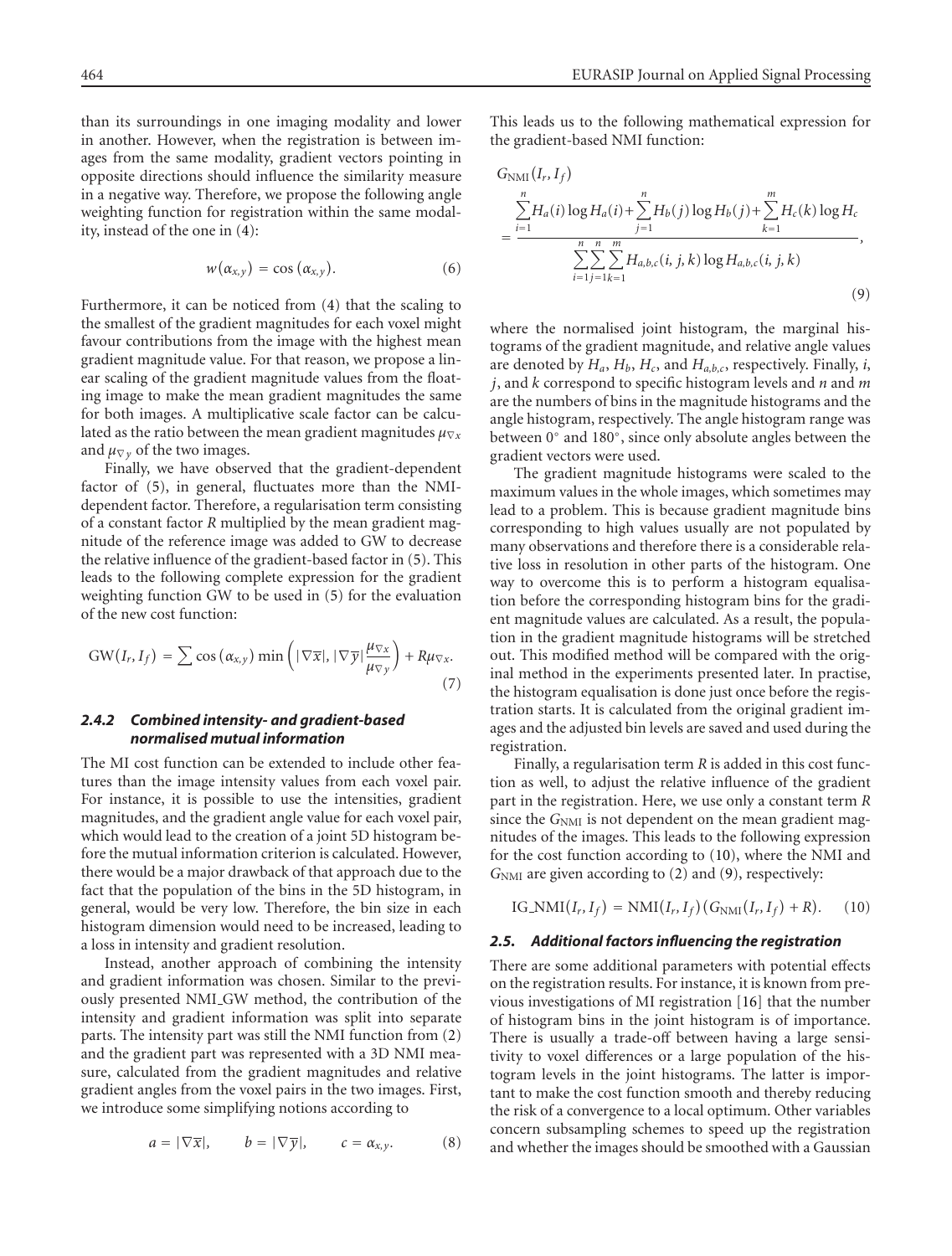filter before registration, which usually makes the cost function less sensitive to local optima.

## **3. EXPERIMENTS**

#### *3.1. Data material*

In the experiments, a material of SPECT <sup>99</sup>*m*Tc-HMPAO images acquired with a triple-headed Picker Prism 3000 camera was used. The data was reconstructed by the filtered backprojection algorithm and smoothed using a lowpass filter with order 4.0 and cutoff frequency of 0.25. Attenuation correction was performed based on a four-point ellipse and the data was projected into a  $128 \times 128$ -pixel matrix with voxel sizes of  $2.1 \times 2.1 \times 3.56$  mm. A total of 20 images from different individuals were used.

#### *3.2. Registration quality estimation*

Estimating the quality of an interindividual registration is usually a difficult task since, in general, there is no true solution available. In this paper, the main idea behind the validation method was to estimate the mean displacement error, after registration, of all voxels located inside the brain relative to their true positions. This was done by first applying a known transformation to an image and then trying to find the transformation which transforms the image back to the original. However, this experiment by itself is not difficult enough to validate the registration method since the characteristics of the images to be registered by default will be very similar to each other.

Therefore, another test was also performed, where images were first registered to a SPECT template image. In the next step, the reverse registration was performed from the template image to the original image. Finally, a computerised brain atlas was used to first select all points located inside the brain. For these points, now the mean displacements resulting from applying the two transformations from the registration were calculated.

A prerequisite for this procedure is that all original images had to be registered to the brain atlas in advance. Later, this transformation was used for the evaluation of all cost functions, when selecting the brain voxels for the displacement calculations. The reason for this was that exactly the same points should be used every time to avoid bias in the measurements. The quality of the initial atlas registration is not crucial since it is only used to select which voxels to use for the displacement measurements. However, all preregistrations were visually checked to assure that they had converged properly.

## *3.2.1 Registration of images with known transformations*

In the first experiment, a registration study was made between 10 original SPECT images and the corresponding transformed versions of these images with known transformation parameters. The procedure of the whole experiment can be described as follows. First, each original image *Oi* was

transformed and reformatted into 10 new images  $I_{ij}$  by applying known transformations selected randomly within reasonable parameter intervals. The transformation parameter configurations  $T_{ii}^1$  were saved for later use. In the next step, each of the images *Iij* were registered to the corresponding original image  $\ddot{O}_i$  and the registration parameters  $T_{ii}^2$  were saved.

For each voxel located inside the brain according to the brain atlas model, the displacement of the voxel centre points *Pik* was calculated, where *k* denotes the index of the brain voxel. This was done by transforming the points in two steps. In the first step, the registration parameters  $T_{ij}^2$  were applied to find the corresponding positions in the *Iij* coordinate system. Finally, in the second step, the transformations  $T_{ij}^1$  were applied to find the points  $P_{ijk}$  in the coordinate systems of each *Oi*.

Our assumption is that a high quality registration method should keep the mean absolute distance *DP* between the two-step transformed points *Pijk* and the original points *Pik* small. Another assumption is that the mean absolute distance  $D_C$  between the points  $P_{ijk}$  and the centroid  $C_{ik}$  of the *Pijk* distribution should be kept at a minimum, which indicates robustness of the method. These two mean distances can be calculated in the following way. First, the centroid *Cik* of each point distribution *Pijk* is calculated. For each image  $O_i$ , now the  $D_C(i)$  distance for each image from  $C_{ik}$  over all points *Pijk* can be calculated according to

<span id="page-4-0"></span>
$$
D_C(i) = \frac{1}{mn} \left( \sum_{k=1}^{m} \sum_{j=1}^{n} (||P_{ijk} - C_{ik}||) \right).
$$
 (11)

<span id="page-4-1"></span>Finally, the mean displacement error  $D<sub>P</sub>(i)$  for each image of the points  $P_{ijk}$  compared with the original points  $P_{ik}$  is given by

$$
D_P(i) = \frac{1}{mn} \left( \sum_{k=1}^{m} \sum_{j=1}^{n} (||P_{ijk} - P_{ik}||) \right).
$$
 (12)

In [\(11\)](#page-4-0) and [\(12\)](#page-4-1), the number of brain voxels is denoted by *m* and the number of transformed images is denoted by *n*, which in this specific case was equal to 10.

## <span id="page-4-2"></span>*3.2.2 Registration to a SPECT mean image created from a number of control subjects*

A common type of registration is between images from individual subjects and a template image registered to a standard anatomy, such as a stereotactic coordinate system defined by a brain atlas. In this evaluation, a template image *It* created as a mean image of 12 coregistered SPECT images from normal control subjects was used. All 20 of the original images *Oi* were registered to *It* and each transformation parameter configuration  $T_i^1$  was saved. In the next step, a registration in the other direction between *It* and each *Oi* was done and the corresponding parameters  $T_i^2$  were saved. Finally, an estimation of the mean displacement of all voxel centres located inside the brain was calculated according to [\(12\)](#page-4-1), where the value of *n* now was equal to 1.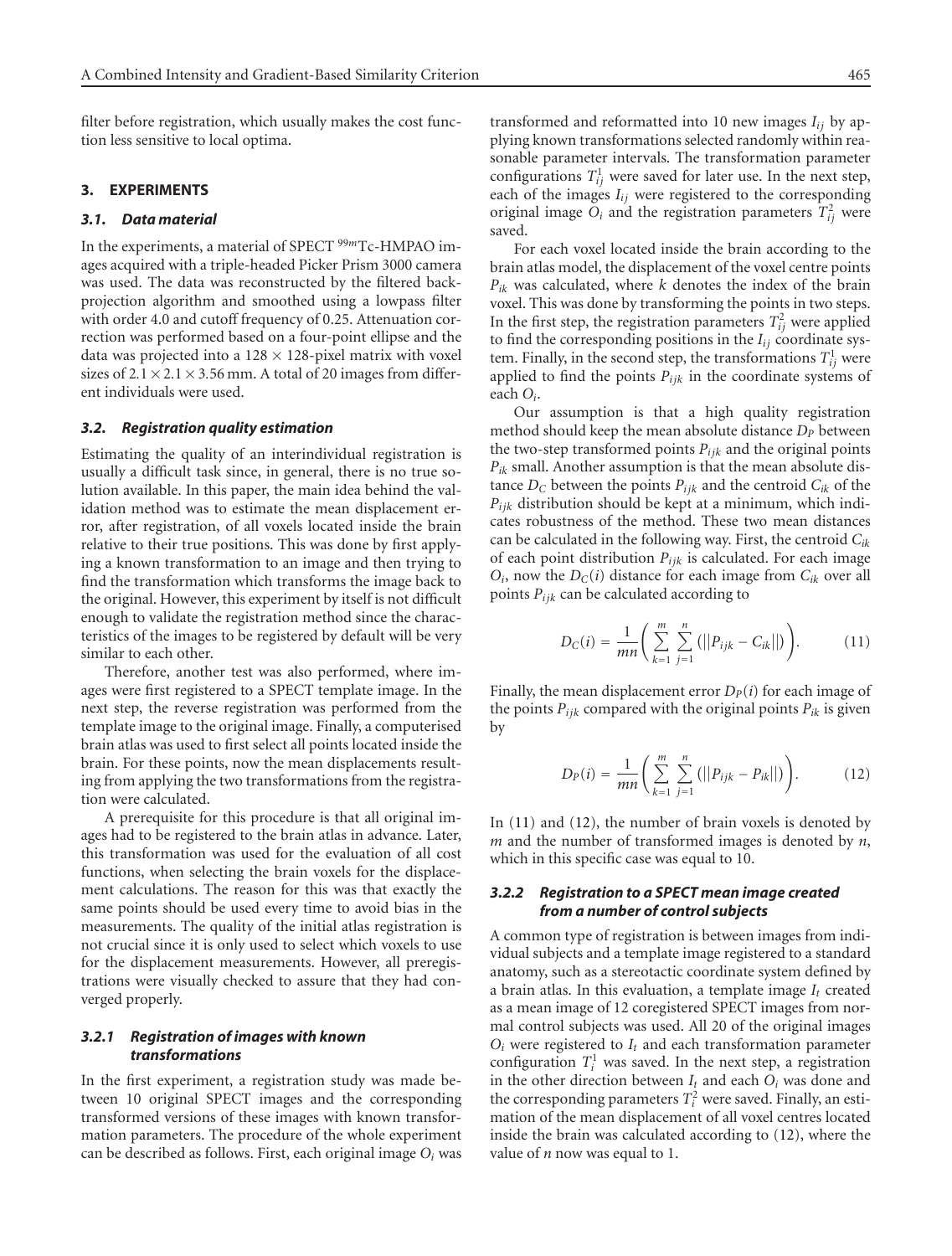A difference compared with the previous study is that both transformations now were found from the image registration. Therefore, the mean displacement error is an accumulated error resulting from two consecutive registrations. Another difference is that the centroid error cannot be calculated for this study since only one registration was done for each *Oi*.

## *3.3. Comparisons between different cost functions*

The two types of registration quality estimation experiments were evaluated for a number of different cost functions. The CC and the NMI criterions, applied on intensity information alone, were used as reference measures. The CC measure was evaluated both with and without the 15% high gradient magnitude mask modification mentioned earlier. Finally, the combined intensity- and gradient-based NMI GW and IG NMI cost functions were evaluated.

For the default studies, the subsampling level 8 (2-2-2) was used, and no prefiltering was applied to the images prior to the registration. The number of histogram bins in the NMI and the intensity part of the NMI GW and IG NMI measures was 64 in each dimension. For the NMI GW measure, the regularisation term was changed in 4 steps from 0 to 15 times the mean gradient magnitude value of the reference image. The regularisation term in the IG NMI measure was altered from 0.0 to 10.0 in 3 different steps, for both the histogram equalisation method and the original method described earlier. Moreover, the number of bins in the 3D gradient-based histogram was 20 in each dimension.

## *3.4. Extended comparisons including smoothing filters and number of histogram bins*

An extended investigation was made to estimate the dependence on the number of bins used in the calculations of the joint histograms. Moreover, the effect of image smoothing for preprocessing prior to the registration was studied. These extended tests were only performed for the type of experiment presented in [Section 3.2.2.](#page-4-2)

A number of different combinations of bin numbers and smoothing filters were tested, for the CC, NMI, and the best configurations of the NMI GW and IG NMI measures, regarding the regularisation term. The number of bins in the intensity NMI-histograms was altered between 32, 64, and 96. Furthermore, 3 different settings of Gaussian smoothing filters were tested. These correspond to a filter FWHM of 0 mm, 5 mm, and 10 mm, which were applied to both the reference and the floating image prior to registration. Finally, one extra test was made for the NMI and NMI GW measures, where no subsampling, no smoothing, and 128 joint histogram bins were used.

# **4. RESULTS**

In the following result presentations, the registration experiments using the mean template image are presented first. These experiments include the evaluation of optimal settings for the regularisation term, number of histogram bins, and smoothing filters. Finally, the results from the registration experiments using the images with known transformations are presented for the best settings found from the first experiments.

#### *4.1. Registration to SPECT template mean image*

In [Table 1,](#page-6-0) the first results from the registration experiments with the SPECT template image are presented. Here, only the effect of different values for the regularisation term in the NMI GW and IG NMI measures was studied. It can be seen that when no regularisation at all was used, the results were significantly worse compared with the other settings. This was most apparent for the NMI GW measure. When regularisation was used, the results were almost similar to the NMI GW measure, with the best values achieved for a regularisation value between 5 and 10. However, the fact that the results were very similar indicates a low sensitivity to the value of the regularisation term, which is highly desirable. The IG NMI measure seems to improve with a higher regularisation term although the results were not near as good as the ones produced by the NMI GW cost function. Furthermore, the results with histogram equalisation were slightly better than those without.

For the following experiments, a regularisation term with a value of 10 times the gradient magnitude mean value of the reference image will always be used for the NMI GW measure. Similarly, the regularisation term for the IG NMI measure will have a value of 10 and the histogram equalisation method will be used.

The results from the experiments when different settings for the number of histogram bins were tested are presented in [Table 2.](#page-6-1) It can be noticed that the NMI GW measure always produced better results than the NMI measure for all bin number configurations. There is no clear indication about which setting is the best within each cost function. However, for the NMI GW measure, 64 histogram bins produced the smallest mean error over all 20 images. On the other hand, this setting produced the largest single voxel error. Nevertheless, for the filtering tests presented next, we always used 64 bins in the joint intensity histograms for all cost functions.

In [Table 3,](#page-6-2) the results from the experiments when different smoothing filters had been applied to the images prior to the registration are presented. A comparison between the NMI and the two variants of the CC measure shows that the NMI measure in general produced better results. The best results of all cost functions were produced by the NMI GW measure, which significantly outperformed both the NMI and the CC measures. The effect of smoothing was limited for both the original CC and the NMI measure. However, the CC measure using the gradient mask improved significantly when image smoothing was applied. The NMI GW measure, on the other hand, produced worse results after smoothing.

Nevertheless, the NMI GW measure produced significantly better results than both the NMI and the CC measures for all filter configurations, which clearly indicates that the complementary gradient information improves the registration. The IG NMI measure did not produce improved results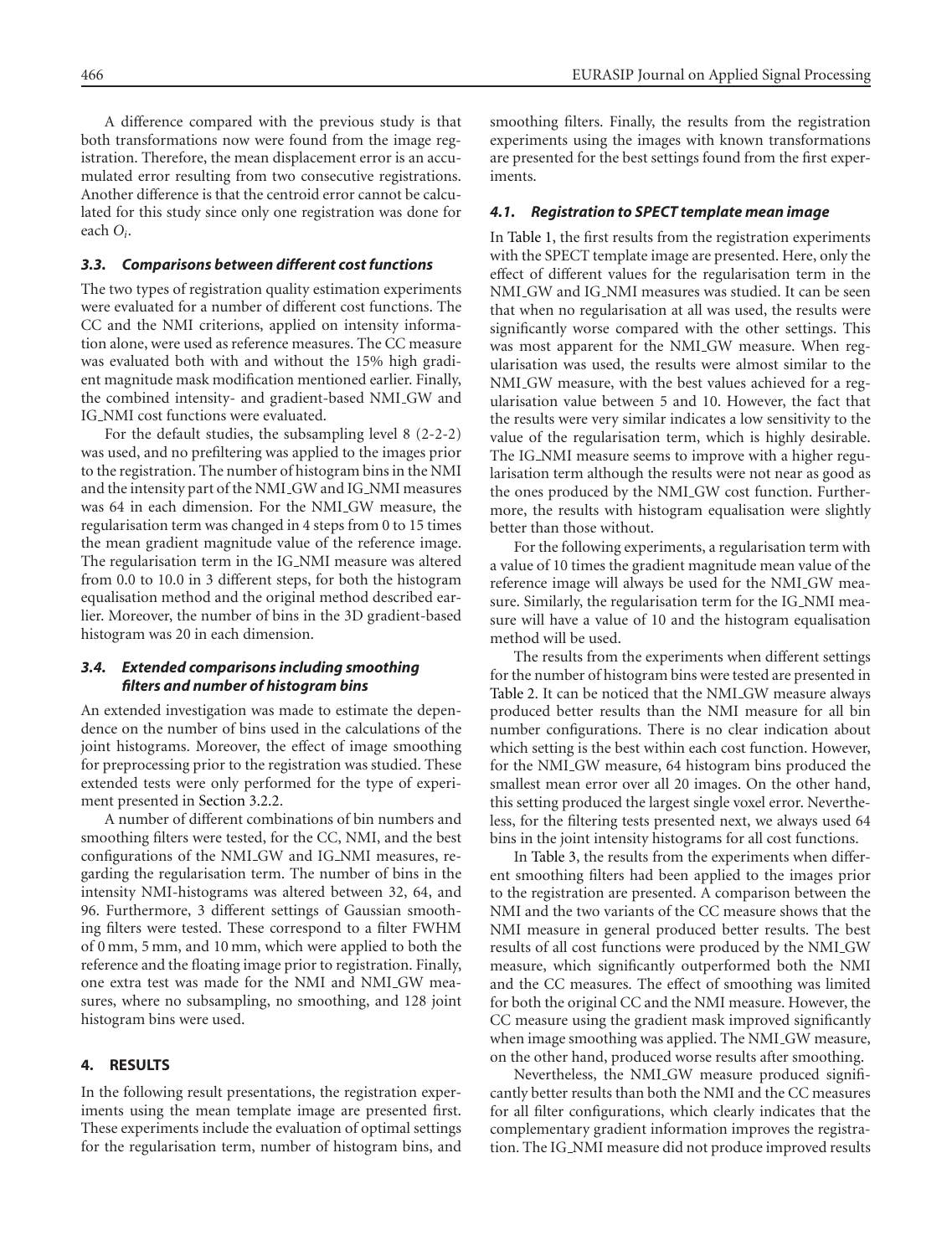<span id="page-6-0"></span>Table 1: Results from the registration to the SPECT template image for the NMI GW and IG NMI measures, when different values for the regularisation term were tested. The notation HEQ for the IG NMI measure refers to histogram equalisation of the joint 3D gradient histograms used when calculating the criterion. Three different types of errors are presented. These are the mean voxel displacement within all 20 images used (MeanAll), the maximal mean displacement value for one single image (MaxImage), and finally the maximal displacement of a single voxel in any of these images (MaxVoxel).

| Similarity Measure RegTerm |          | MeanAll | MaxImage | MaxVoxel |
|----------------------------|----------|---------|----------|----------|
| NML <sub>GW</sub>          | $\theta$ | 4.61    | 9.96     | 35.88    |
| NML <sub>GW</sub>          | 5        | 1.23    | 2.29     | 7.21     |
| NML <sub>GW</sub>          | 10       | 1.23    | 2.78     | 8.54     |
| NMI_GW                     | 15       | 1.39    | 4.91     | 12.80    |
| IG NMI                     | $\theta$ | 2.41    | 6.03     | 13.68    |
| <b>IG_NMI</b>              | 5        | 2.04    | 4.48     | 11.43    |
| <b>IG_NMI</b>              | 10       | 1.81    | 3.53     | 10.22    |
| IG_NMI (HEO)               | $\theta$ | 2.93    | 9.71     | 25.64    |
| IG_NMI (HEO)               | 5        | 1.83    | 3.80     | 12.66    |
| IG_NMI (HEO)               | 10       | 1.76    | 3.43     | 9.08     |

<span id="page-6-1"></span>Table 2: Results from the registration to the SPECT template image for the NMI, NMI GW, and the IG NMI measures, when the dependence of the number of histogram bins in the joint histograms was evaluated. The same error notions are used as in [Table 1.](#page-6-0)

| Similarity Measure HistoBins MeanAll MaxImage |    |      |      | MaxVoxel |
|-----------------------------------------------|----|------|------|----------|
| <b>NMI</b>                                    | 32 | 1.65 | 2.99 | 8.69     |
| <b>NMI</b>                                    | 64 | 1.70 | 4.30 | 12.66    |
| <b>NMI</b>                                    | 96 | 1.78 | 3.86 | 9.18     |
| NMI_GW                                        | 32 | 1.35 | 2.72 | 6.65     |
| NMI_GW                                        | 64 | 1.23 | 2.78 | 8.54     |
| NMI_GW                                        | 96 | 1.41 | 2.83 | 7.80     |
| IG_NMI (HEO)                                  | 32 | 1.71 | 3.06 | 10.13    |
| IG_NMI (HEO)                                  | 64 | 1.76 | 3.43 | 9.08     |
| IG_NMI (HEO)                                  | 96 | 2.24 | 4.04 | 13.48    |

compared with the NMI measure, regardless of the smoothing settings used. Some other configurations of the number of bins in the 3D histogram were tested, but no significant improvements in the registration results could be noticed.

## *4.2. Registration of images with known transformations*

The results from the registration experiments using the images with known transformations are presented in [Table 4.](#page-7-15) It can be seen that the NMI, NMI GW, and IG NMI measures produced superior results compared with the CC measures. The NMI measure even slightly outperformed the NMI GW measure, although the differences were not statistically significant. A conclusion is that the complementary gradient

<span id="page-6-2"></span>TABLE 3: Results from the registration to the mean template image for all cost functions. Different levels of image smoothing prior to the registration have been applied. For these tests, the number of histogram bins in the joint histograms for the NMI, NMI GW, and IG NMI measures was always 64. The percentage levels for the CC measure refer to the number of voxels selected from the gradientdependent mask. The same error notions are used as in [Table 1.](#page-6-0)

| Similarity Measure Filter (mm) MeanAll MaxImage MaxVoxel |              |      |      |       |
|----------------------------------------------------------|--------------|------|------|-------|
| CC(15%)                                                  | $\mathbf{0}$ | 2.62 | 7.39 | 20.31 |
| CC(15%)                                                  | 5            | 2.32 | 7.22 | 24.94 |
| CC(15%)                                                  | 10           | 2.19 | 7.15 | 18.30 |
| $CC(100\%)$                                              | $\theta$     | 2.07 | 7.39 | 18.50 |
| $CC(100\%)$                                              | 5            | 2.03 | 6.50 | 17.71 |
| CC(100%)                                                 | 10           | 2.07 | 6.97 | 19.20 |
| <b>NMI</b>                                               | $\theta$     | 1.70 | 4.30 | 12.66 |
| <b>NMI</b>                                               | 5            | 1.88 | 3.55 | 9.87  |
| <b>NMI</b>                                               | 10           | 1.70 | 2.77 | 12.25 |
| NMLGW                                                    | $\Omega$     | 1.23 | 2.78 | 8.54  |
| NMLGW                                                    | 5            | 1.49 | 4.00 | 11.23 |
| NMLGW                                                    | 10           | 1.49 | 2.73 | 10.34 |
| IG_NMI (HEQ)                                             | $\Omega$     | 1.76 | 3.43 | 9.08  |
| IG_NMI (HEO)                                             | 5            | 1.89 | 3.78 | 12.56 |
| IG_NMI (HEO)                                             | 10           | 2.00 | 4.41 | 11.46 |

information is not needed or does not provide any additional information, which can be used to improve the registration in this case. Somewhat surprising was the remarkably big difference between the NMI-based and the CC-based measures for this registration task.

### **5. DISCUSSION AND CONCLUSIONS**

The combined intensity-gradient NMI GW cost function has been shown to produce an improvement of the registration compared with cost functions using intensity information alone. The computation time is longer than the NMI and CC cost functions, but the gain in accuracy and robustness still motivates its use. In the experiments presented here, the evaluation of the new measure took approximately twice as long time as the standard NMI measure. However, for the moment, no significant work has been done to optimise the speed of the calculations.

The IG NMI approach did not produce improved results compared with the standard NMI measure. It is still, however, a possibility that a similarity measure can be constructed in a way similar to the IG NMI measure and produce improved results. Nevertheless, it is likely that the results from the NMI GW criterion still would be better and therefore we assume that the NMI GW approach is better when the intensity and gradient information are combined.

The NMI cost function seems to be a better choice than both different types of the CC measure. In general, the NMI cost function produced very good results when the registration was between very similar images although the cost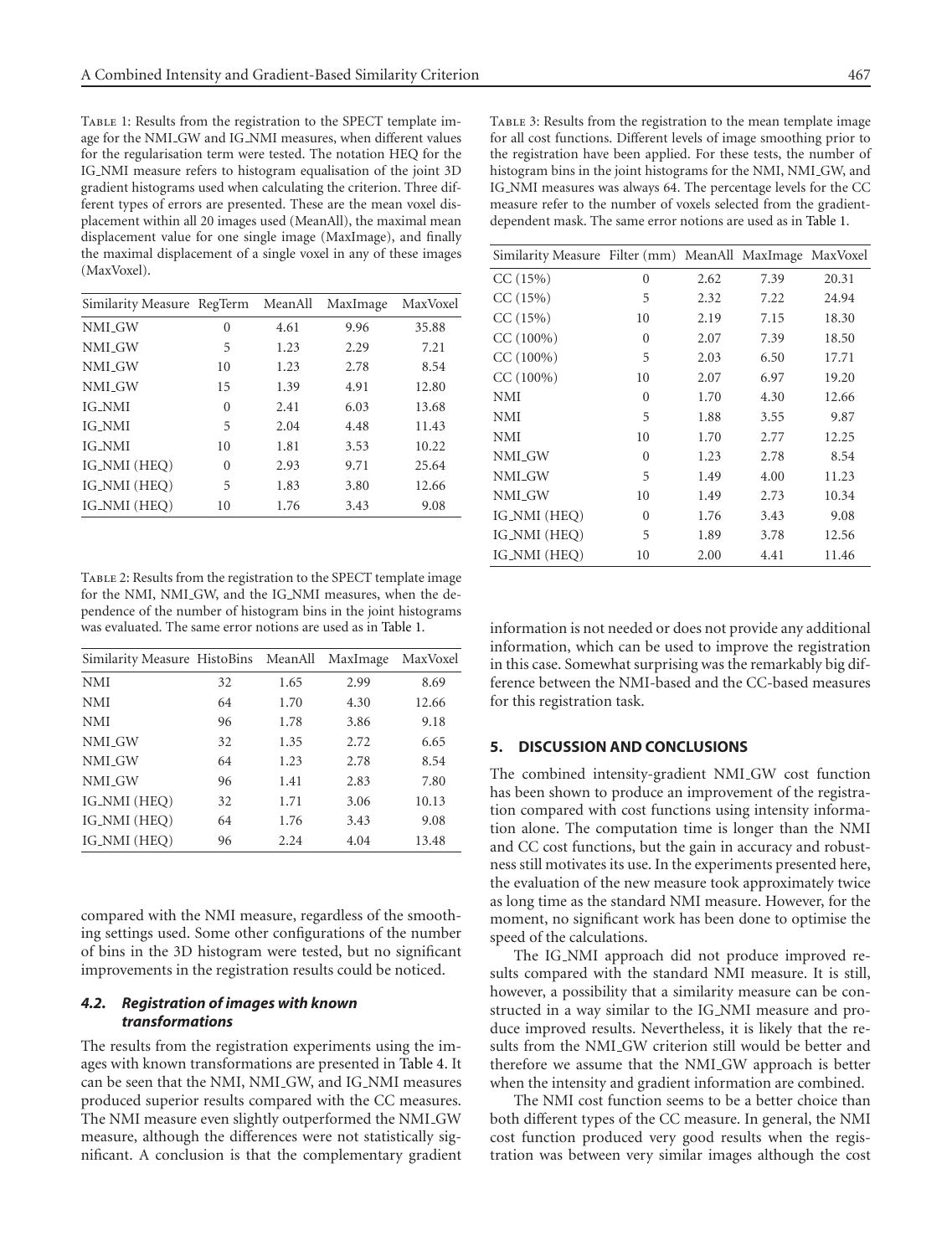<span id="page-7-15"></span>

| TABLE 4: Results from the registration studies among images with known transformations. The displacement error is measured from both       |
|--------------------------------------------------------------------------------------------------------------------------------------------|
| the initial positions and from the centroid positions, after the 10 registrations corresponding to each original image had been performed. |
| The same error notions are used as in previous tables.                                                                                     |

|                   |         | Disp. from original pos. |          |         | Disp. from centroid pos. |          |  |
|-------------------|---------|--------------------------|----------|---------|--------------------------|----------|--|
| Sim. Measure      | MeanAll | MaxImage                 | MaxVoxel | MeanAll | MaxImage                 | MaxVoxel |  |
| CC(15%)           | 1.29    | 6.85                     | 45.31    | 1.49    | 8.22                     | 32.75    |  |
| $CC(100\%)$       | 2.23    | 7.97                     | 30.04    | 2.31    | 9.09                     | 21.97    |  |
| <b>NMI</b>        | 0.36    | 0.44                     | 3.68     | 0.34    | 0.43                     | 3.27     |  |
| NML <sub>GW</sub> | 0.39    | 0.57                     | 6.75     | 0.38    | 0.56                     | 6.20     |  |
| IG_NMI (HEO)      | 0.37    | 0.50                     | 6.54     | 0.36    | 0.47                     | 5.98     |  |

function utilising gradient information increased the robustness when there was larger differences between the images to be registered. The registration was to some extent dependent on the number of histogram bins although the dependence was not large when compared with the differences in performance between the cost functions. Smoothing of the images prior to registration seemed to be important for the cost function using less voxels than the others, however for the NMI GW cost function the smoothing had a negative effect. This is probably because the gradient information becomes less well defined in the images, which means that the gradient weighting function does not contain good enough information to improve the registration.

Future work includes a further optimisation regarding the number of bins and subsampling schemes which will speed up and even might improve the registration further. A more advanced gradient operator for the gradient calculations, for instance [\[17\]](#page-8-1), will also be implemented and tested. Furthermore, the new cost function will be tested for registration within other modalities than SPECT. Probably, some minor modifications will be needed in this case, but still it seems likely that the new cost function will be successful even for other modalities.

# **ACKNOWLEDGMENTS**

This project was funded by the Swedish Foundation for Strategic Research through the VISIT-program. The authors want to thank the Department of Nuclear Medicine at The Prince of Wales Hospital (Sydney, Australia) for providing the images for the experiments presented in this paper.

## <span id="page-7-0"></span>**REFERENCES**

- [1] J. B. A. Maintz and M. A. Viergever, "A survey of medical image registration," *Medical Image Analysis*, vol. 2, no. 1, pp. 1–36, 1998.
- <span id="page-7-1"></span>[2] S. L. Bacharach, M. A. Douglas, R. E. Carson, et al., "Threedimensional registration of cardiac positron emission tomography attenuation scans," *Journal of Nuclear Medicine*, vol. 34, no. 2, pp. 311–321, 1993.
- <span id="page-7-2"></span>[3] S. Eberl, I. Kanno, R. Fulton, A. Ryan, B. Hutton, and M. Fulham, "Automated interstudy image registration technique for SPECT and PET," *Journal of Nuclear Medicine*, vol. 37, no. 1, pp. 137–145, 1996.
- <span id="page-7-3"></span>[4] P. Viola and W. M. Wells III, "Alignment by maximization of mutual information," in *Proc. 5th International Conference on Computer Vision*, pp. 16–23, Cambridge, Mass, USA, June 1995.
- <span id="page-7-4"></span>[5] A. Collignon, F. Maes, D. Delaere, D. Vandermeulen, P. Suetens, and G. Marchal, "Automated multimodality image registration using information theory," in *Proc. Information Processing in Medical Imaging*, pp. 263–274, Ile de Berder, France, 1995.
- <span id="page-7-5"></span>[6] F. Maes, A. Collignon, D. Vandermeulen, G. Marchal, and P. Suetens, "Multimodality image registration by maximization of mutual information," *IEEE Trans. on Medical Imaging*, vol. 16, no. 2, pp. 187–198, 1997.
- <span id="page-7-6"></span>[7] L. Thurfjell, J. Andersson, M. Pagani, et al., "Automatic detection of hypoperfused areas in SPECT brain scans," *IEEE Transactions on Nuclear Science*, vol. 45, no. 4, pp. 2149–2154, 1998.
- <span id="page-7-7"></span>[8] R. Lundqvist, E. Bengtsson, H. Jacobsson, et al., "Classification of functional patterns in SPECT brain scans based on partial least squares analysis," in *Proc. 11th Scandinavian Conference on Image Analysis (SCIA '99)*, vol. 1, pp. 375–383, Kangerlussuaq, Greenland, June 1999.
- <span id="page-7-8"></span>[9] V. Kovalev, L. Thurfjell, R. Lundqvist, and M. Pagani, "Classification of SPECT scans of Alzheimer's disease and frontal lobe dementia based on intensity and gradient information," in *Proc. 3rd Medical Image Understanding and Analysis (MIUA '99)*, pp. 69–72, Oxford, UK, July 1999.
- <span id="page-7-9"></span>[10] L. Thurfjell, C. Bohm, T. Greitz, and L. Eriksson, "Transformations and algorithms in a computerized brain atlas," *IEEE Transactions on Nuclear Science*, vol. 40, no. 4, pp. 1187–1191, 1993.
- <span id="page-7-10"></span>[11] L. Thurfjell, C. Bohm, and E. Bengtsson, "CBA—an atlas based software tool used to facilitate the interpretation of neuroimaging data," *Computer Methods and Programs in Biomedicine*, vol. 47, no. 1, pp. 51–71, 1995.
- <span id="page-7-11"></span>[12] M. J. D. Powell, "An efficient method of finding the minimum of a function of several variables without calculating derivatives," *Computer Journal*, vol. 7, pp. 155–162, 1964.
- <span id="page-7-12"></span>[13] J. L. R. Andersson and L. Thurfjell, "Implementation and validation of a fully automatic system for intra-and interindividual registration of PET brain scans," *Journal of Computer Assisted Tomography*, vol. 21, no. 1, pp. 136–144, 1997.
- <span id="page-7-13"></span>[14] C. Studholme, D. D. G. Hill, and D. J. Hawkes, "An overlap invariant entropy measure of 3D medical image alignment," *Pattern Recognition*, vol. 32, no. 1, pp. 71–86, 1999.
- <span id="page-7-14"></span>[15] J. P. W. Pluim, J. B. A. Maintz, and M. A. Viergever, "Image registration by maximization of combined mutual information and gradient information," *IEEE Trans. on Medical Imaging*, vol. 19, no. 8, pp. 809–814, 2000.